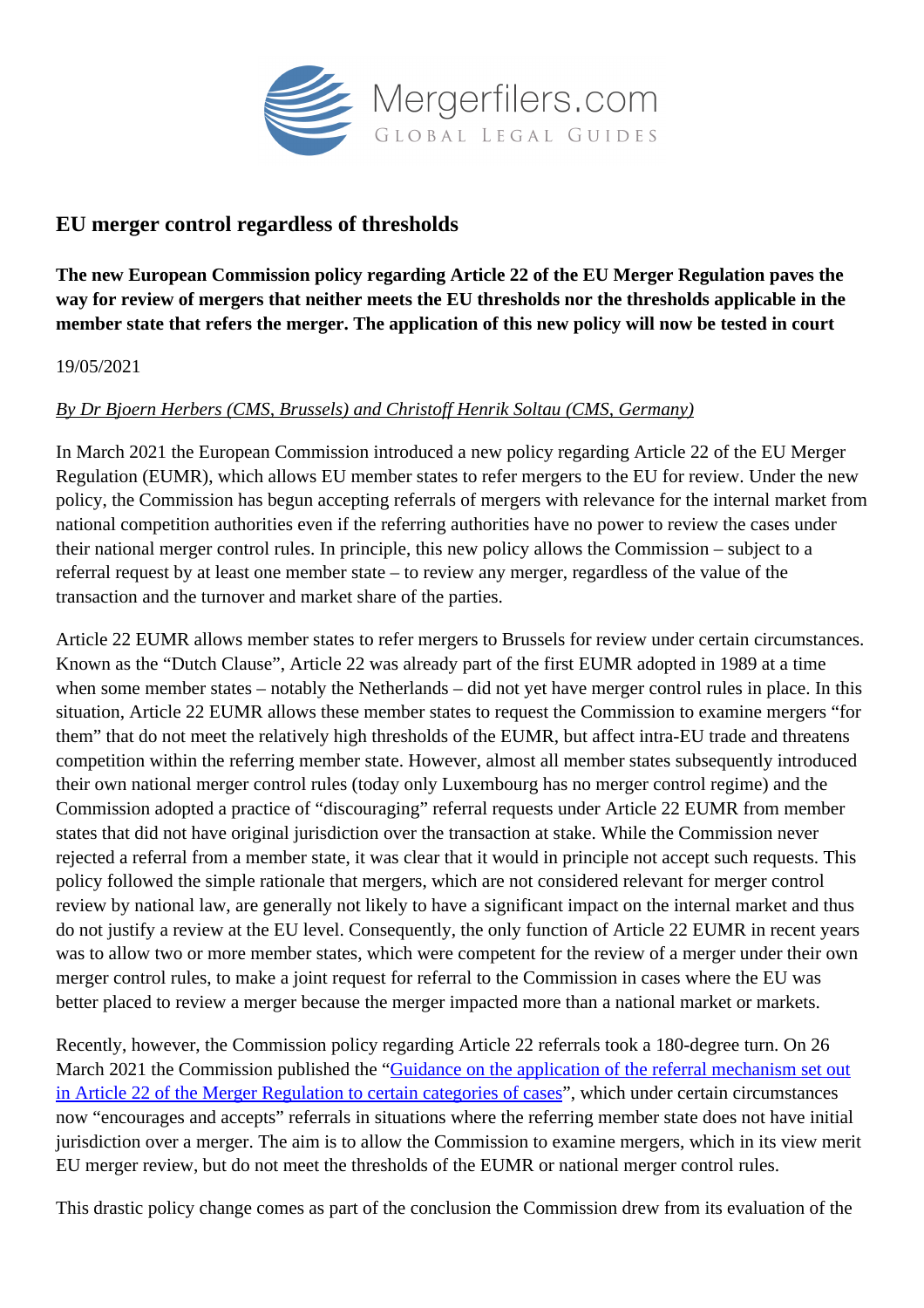EUMR, which started in 2016. One of the issues the Commission looked at during this evaluation was how to review mergers involving companies that play a significant competitive role despite generating little or no turnover and are not caught by traditional turnover-based thresholds. In particular, this concerns "killer acquisitions" – dominant players that acquire nascent, innovative companies with the intention of eliminating future competition. Studies estimate that a significant share of acquisitions in the pharmaceutical industry is carried out with the sole purpose of discontinuing the target companies' drug projects. Alarms have also been raised in the digital sector about the high number of start-ups that large companies are acquiring.

To address the problem that such transactions may escape merger control scrutiny because of the target's low turnover, Germany and Austria introduced transaction value-based thresholds. However, based on the mixed experiences these countries achieved with transaction thresholds, the Commission determined that additional thresholds would not be an effective and proportionate solution: a transaction value threshold at the EU level would either be too low and create significant additional notification requirements for largely unproblematic transactions or too high to catch the "interesting" mergers. Instead of introducing a transaction value threshold, the Commission decided to adjust the Article 22 EUMR referral policy to pickup "certain cases" in collaboration with member states.

However, by encouraging member states to refer cases to Brussels – irrespective of their own competence – under this new policy the Commission can in principle ascertain jurisdiction for any transaction it finds worthy of review. The important questions are: which cases would be concerned and in what situations would parties need to prepare for merger control even if they do not meet EU and member state turnover thresholds. In its Guidance paper of 26 March 2021, the Commission defines the categories of cases generally considered appropriate for referral under Article 22 EUMR. Firstly, the transaction needs to meet the criteria of Article 22 EUMR, which means it must not be a purely national case and there must be the risk of a serious competition problem. If these criteria are met, the Commission has the discretion to encourage and accept a referral. The overarching principle guiding this discretion is whether the turnover of at least one party in the merger (normally the target) does not reflect its actual or future competitive potential. According to the Commission's guidance paper, good candidates for such "underestimated competitive potential" include:

- **A start-up or recent entrant** with significant undeveloped competitive potential or a start-up with a business model that is generating significant revenue (or is still in the initial phase of implementation and forecasts significant revenue);
- A company qualifying as an **important innovator** or is conducting potentially important research;
- A market player deemed to be an actual or potential **important competitive force**;
- A company with **access to competitively significant assets** (e.g. raw materials, infrastructure, data or intellectual property rights);
- A supplier with products or services that are **key inputs or components** for other industries.

Furthermore, the Commission may also take into account whether the value of the consideration received by the seller is particularly high compared to the target's current turnover. Overall, this framework gives the Commission great discretion to select cases. This means that companies involved in transactions and particularly transactions in the pharma and digital markets must live with considerable legal uncertainty

The new Article 22 EUMR referral policy also raises tricky procedural questions, such as when and for how long member states are able to make referral requests.

According to Article 22 EUMR, requests must be made at most within 15 working days of the date when the